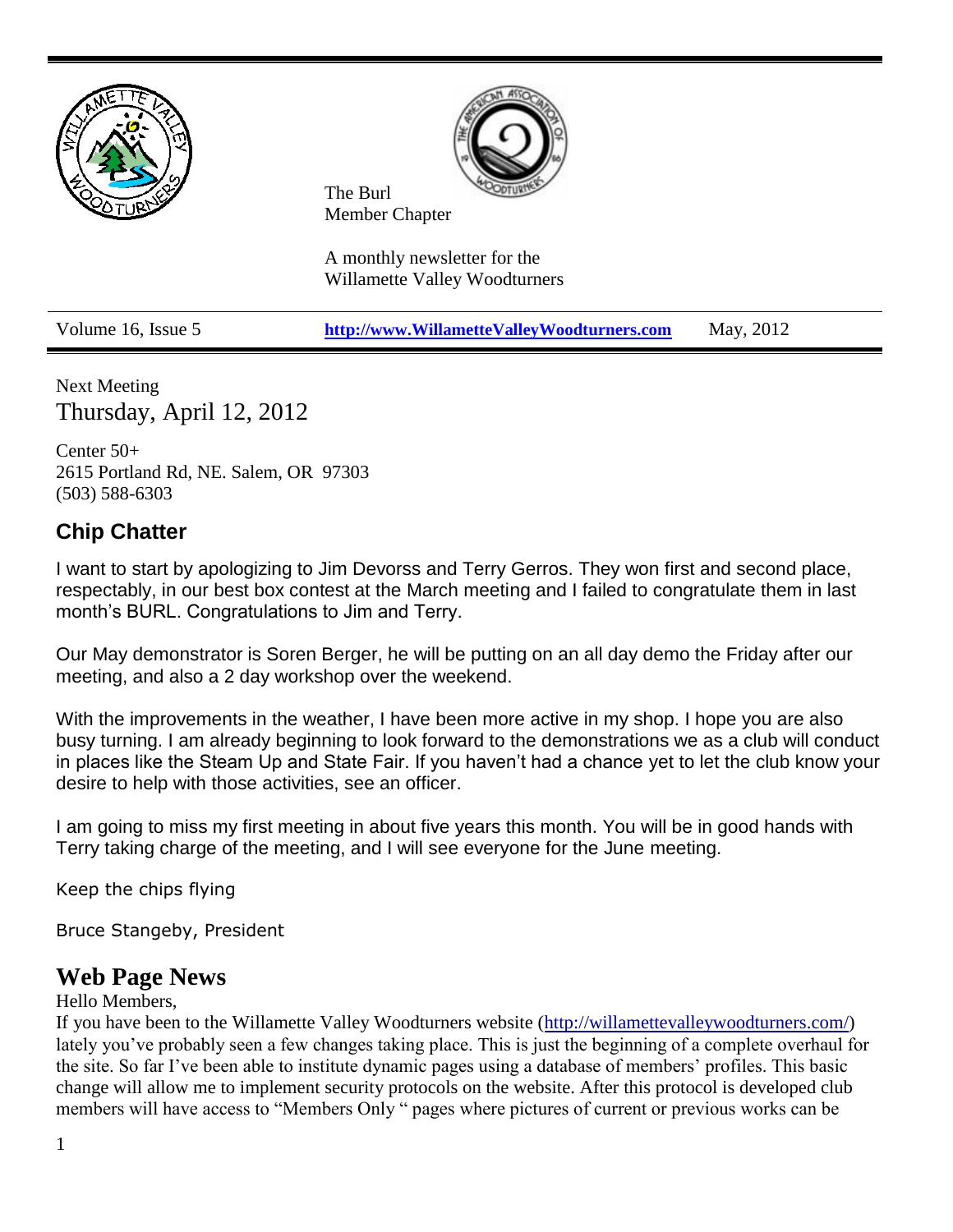uploaded to the site for all the members to enjoy. This is the basic change that the Board Members wanted to see and I will be able to implement it on our new website that is set up in the format I know best; ASP. NET. Visually, the pages have been changed to add more pictures and to simplify the menu across the top of the page instead of down the side of the page. I have also added the mugs of our officers on the contact page so everyone can see what they look like and be able to email them directly.

You can also check out the updated Library page under the "Membership Perks" tab. There is a list of library books and videos. If you have a book or video checked out please return it so that Jerry Lelack and Dave Goetz can keep this page up to date.

Keep checking the website because some other exciting things are coming down the pike. Terry Gerros is most excited about the "Group Purchase" page where members will be able to enter in their requested purchase. Terry will go there once and cut and paste the order to Craft Supplies USA. It will make his job much easier.

So far, the website is looking good and it will be much easier to maintain and navigate. If you have any changes you would like to see made just email me and I'll see what I can do to implement them. And if you have a few favorite pictures of your work you want to see on the "Gallery" page slideshow of the website, send it to [webmaster@foxinnovations.net.](mailto:webmaster@foxinnovations.net) I'll get it in as soon as I can.

It has been great to get the feedback from members about the website and I have enjoyed organizing and updating it. I hope the club will enjoy it for many years to come.

**Latest web news**: Security has been added to our web site and the login is working. To try it out simply click the login menu item and enter your user name and password. If you don't know your password, you can click the link on the login page to have one sent to you. Please be aware that there is no content yet for the secure site.

Thanks, Ronald Fox

## Club Business **Current & Upcoming Events**



**May Demo**: Our May demonstrator is Soren Berger, who lives in New Zealand and has been a woodturning artist for 33 years. Not only will Soren be here for the evening demo, but he will also be putting on an all day demo the Friday after our meeting, but also a 2 day workshop.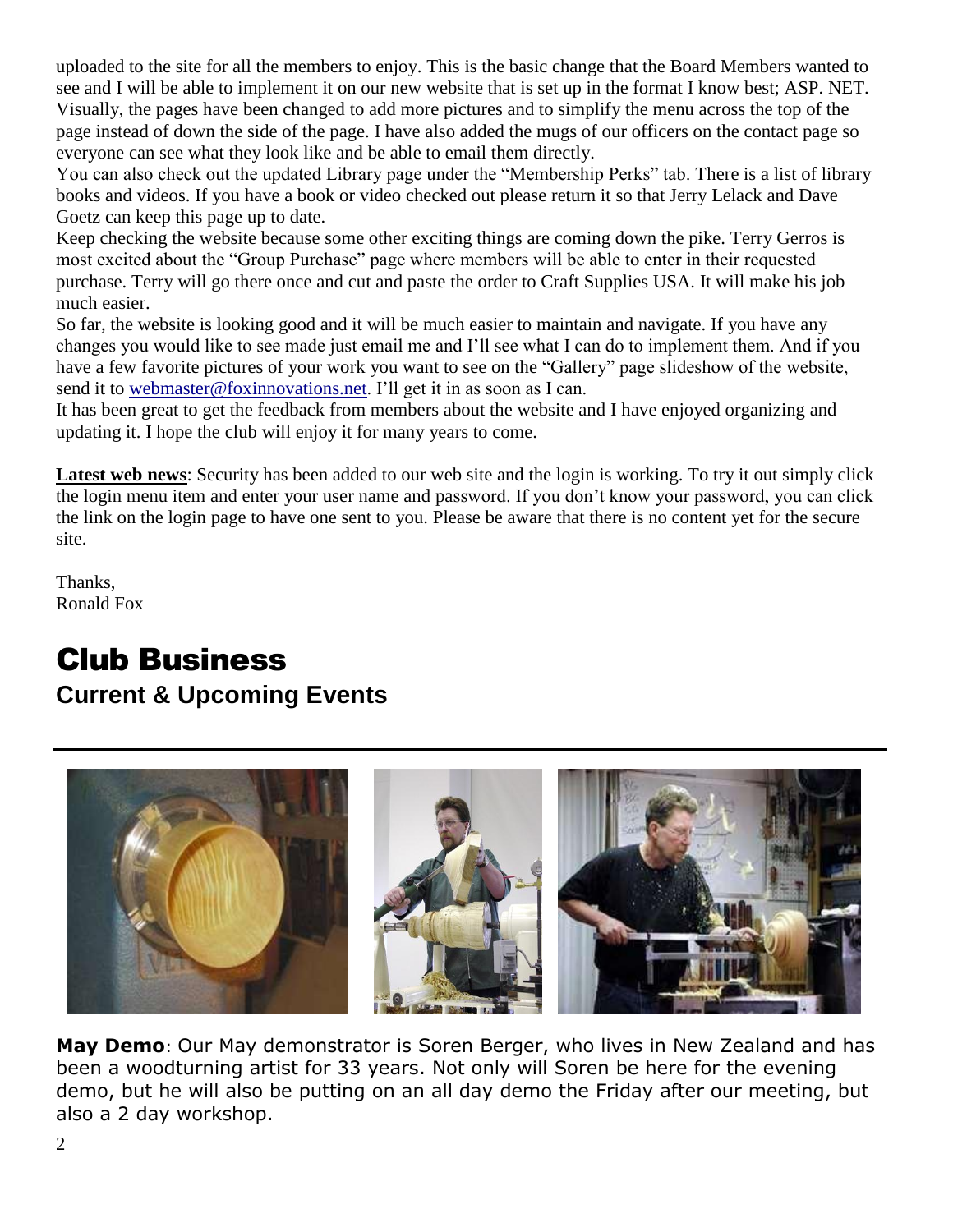He is very well known throughout the world as a teacher, demonstrator and exhibitor, with his art pieces featured in many journals, publications and books. Each year Sören is invited to America to demonstrate woodturning at big national symposiums, top art and craft schools and woodturning clubs.

In 33 years of full time studio woodturning, traveling and teaching Sören has come to see that woodturners are experiencing a rediscovery of a very ancient art. The experience that Sören Berger has gained in his travels throughout the USA, Sweden and NZ over the last 17 years has given him a clearer understanding of many of the common problems people encounter while learning to turn.

Modern woodturning has some new materials, tools and technologies which make the processes quicker and more pleasant. Sören's interest over the last 4 years has been focused on developing tools that enables everybody to create beautiful objects with ease of use.



#### **June Demo**: Doug Fisher, Vancouver, BC

We are again very fortunate to have a distinguished wood turner, artist, and sculptor in our presence. Doug will also be putting on a one day demonstration in conjunction with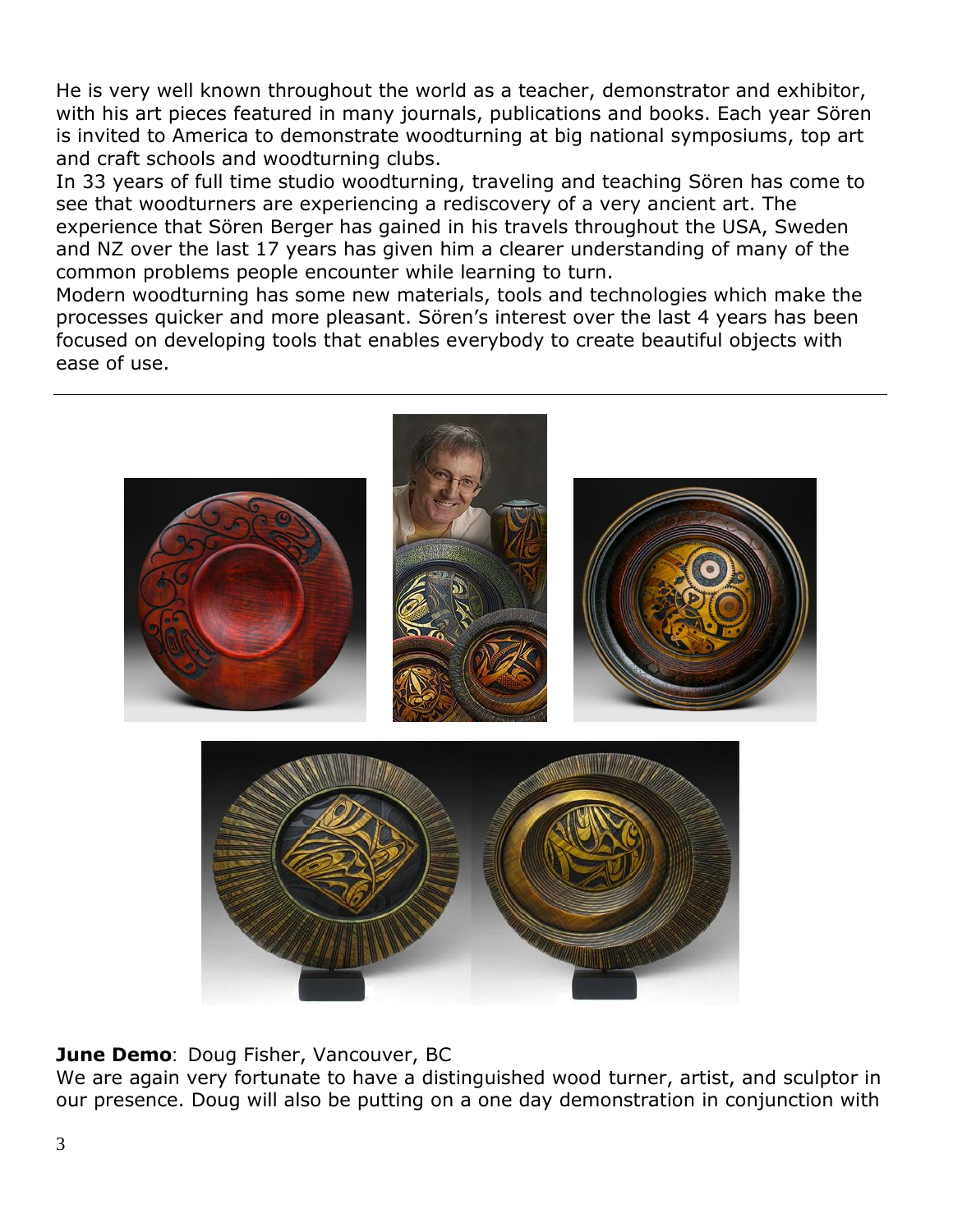a 2 day workshop. Check out his website to see some of the fantastic work he has done.....[.www.douglasjfisher.com/index.html](http://www.douglasjfisher.com/index.html)

Douglas J Fisher is a full-time artist living on Vancouver Island, Canada. Since 1992 he has been involved almost exclusively in creating some form of art, including painting, stained glass, photography, pen and ink drawing, and woodturning. Wood sculptures, primarily made using a lathe, have been the focus of his work since 1997. When not in his studio, Douglas can often be seen performing in theatre productions.

Prior to becoming a full-time artist, he taught skiing and sailing, was an ironworker, a driller and blaster in several underground gold mines, and delivered sailboats in the Pacific Northwest, the Caribbean, and across the Atlantic Ocean.

Some sculptures involve the use of indigenous iconography from the area where Douglas lives. "I have long been fascinated with the art of indigenous cultures from around the world. Upon first inspection it seems so simple and yet at the same time is very powerful. I hope to understand these cultures in my quest to explore a personal aesthetic."

Creating thought provoking and inspiring works of art by combining artistic vision with superb craftsmanship is something Douglas has been doing for some time. He exhibits his unique style of wood turned sculptures internationally, is sought after as a demonstrator and teacher and his works are in private collections around the world.

#### **Meeting Minutes**

#### **4-12-12 WVW Monthly Meeting**

Visitors Present: Visitors from North Salem High School were Tara Moem who accompanied Eric Duvall-Wincher. Also from the Seattle area we had Eric Lofstrom and Mrs. Lofstrom.

President Stangeby then presented the members present with the following points that were discussed: Discussed the need for the Office of Treasurer to be an unlimited term because of the requirements of changing banking information with new persons in this position. The current two year limit creates quite a

challenge when a new person takes over. This was discussed and passed unanimously.

Pointed out that sign up sheets were available for our upcoming seminars and encouraged thos who want to attend to sign up before the classes fill.

Discussed information regarding the AAW Symposium and pointed out that we have brochures available. Vice President Gerros then discussed the following points:

Discussed the Craft Supply monthly order and explained how it works and the advantages of purchasing merchandise as a club.

Gave more information regarding the upcoming demonstrators and the seminars they would be offering. At this time Pres. Stangeby introduced our demonstrator for the evening who was none other than VP Gerros who gave a demonstration on turning salt shakers. Terry gave both an educational review of salt shakers and gave a thorough demonstration of his methods of turning salt shakers.

There was a break at 7:30 PM and then Terry finished his demo and the wood raffle was held and the meeting ended.

#### **Minutes of WVW Board Meeting held 3-27-12**

Board Members Present: President Bruce Stangeby Vice President Terry Gerros Secretary Rick Lyle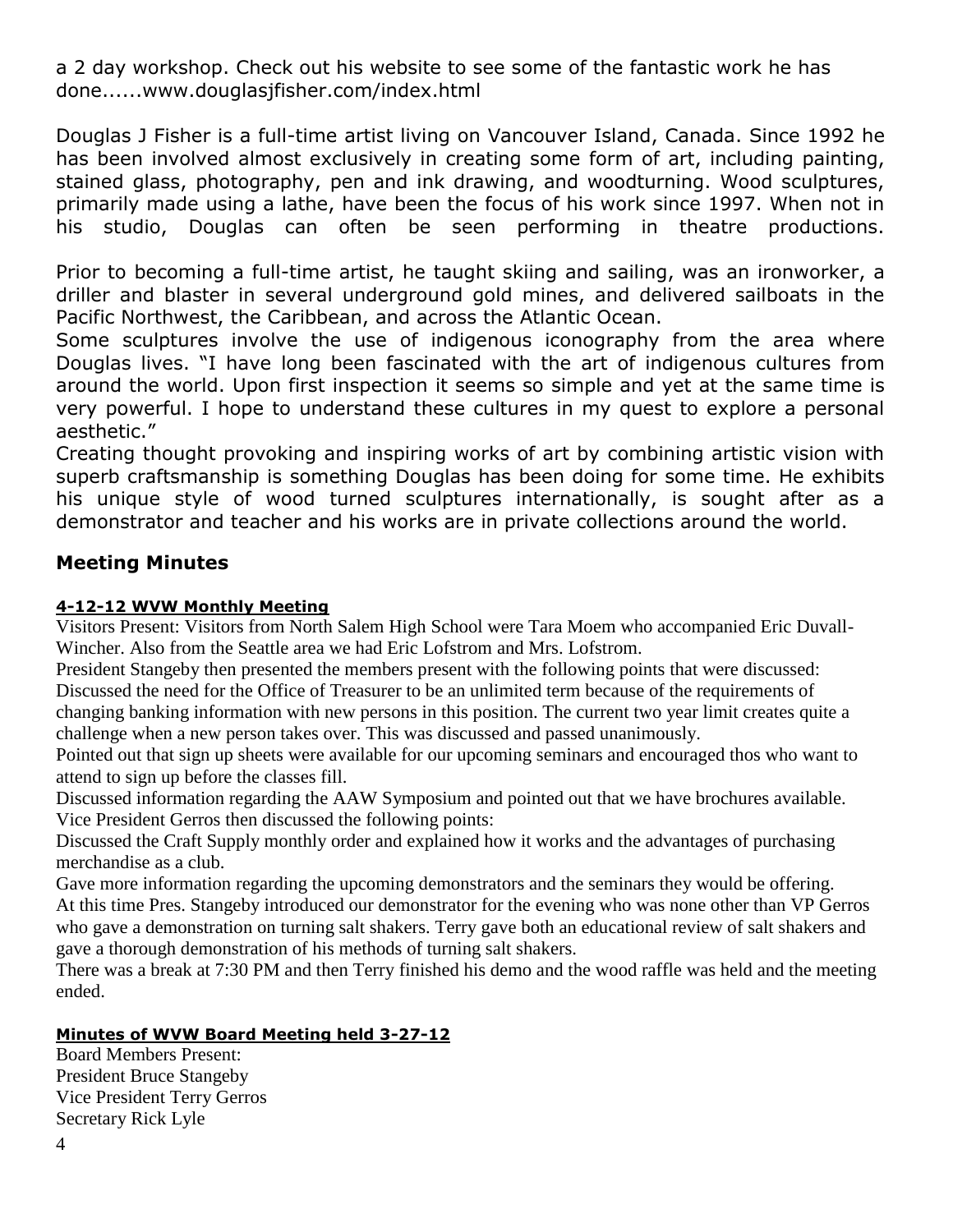Josh Navarrete Bob Hutchinson Ron & Betty Fox Walt Thies

The meeting began and Pres. Stangeby reported that the club has approximately \$8,500.00 in the bank. We also have a total of 96 paid members for 2012 with another 6 that are unpaid for a total of 102 active members. Ron Fox was introduced as the new Web Master and he discussed the revisions that have been made and are in the process of being made to our new web site.

A discussion ensued regarding the term limits for treasurer being two years. The problems a two year limit imposes on the club includes the complete change-over of bank accounts, signatures, etc. A motion was made and seconded to have an unlimited term for treasurer. President Stangeby will bring up this issue at our next monthly meeting.

A "lengthy" discussion took place regarding workshops and the cost of them, as well as numerous issues surrounding workshops in general. After this discussion it was determined that for now we would not change anything.

The meeting then ended. Rick Lyle, Secretary

# Membership Rewards (sorry, available to club members only)

#### *Library*

A friendly reminder to members with books and /or videos checked out from the library. Please return them at this next meeting.

#### *Wood Gathering*

Sign-up sheets will be available to indicate your availability to help with wood gathering. Anyone who learns of a tree or log that is available to the club should notify Jerry Lelack (503 510-1577) or Bob Hutchinson (503 508-3279). The intent is to gather wood, process it to usable pieces, store it at the home of Terry Gerros', and then make it available to members. Terry can be reached at 503 580-5013.

-----------------------------------------------------

**From Terry Gerros**: Hey all, as many of you know Mike Smith and I hauled a small boat load of wood to SWAT at the end of August. Many of you took advantage and bought some blanks from Mike. Before we left, I talked Mike into leaving a number of turning blanks to sell to the members of our club. Currently I have Ambrosia maple, Honey Locust, Mineral stained Poplar and a few other species available. There are some really nice blanks available in many different sizes. Mike also has left several sections of Maple burl logs. The log sections are at my place and have the price painted on them. If you have an interest, let me know and we can make arrangements for you to come by and take a look. I have a chainsaw large enough to cut these log sections so you can handle them. They are loaded with burls and you won't be disappointed. Give me a call on my cell: 503-580-5013.

I am now a distributor for Stick Fast CA glue, Sharpfast Sharpening systems, and the Holdfast vacuum chucking system. The CA glue I ordered from Stickfast has arrived. Current club members are offered a 10% discount on purchases. Price list will be available later.

#### *Supplies*

The club purchases a few supplies in bulk and sells it to members at club cost. We routinely have superglue (\$5), black or brown superglue (\$10) accelerator (\$6) and Anchor Seal (\$10/gal). Recently the club purchased a small supply of half round protractors (\$6) used to measure the angle ground on a tool, and depth gauge (\$5). Bob Quadros will have the resale items still available at the meeting. Please bring the correct change for the items you want.